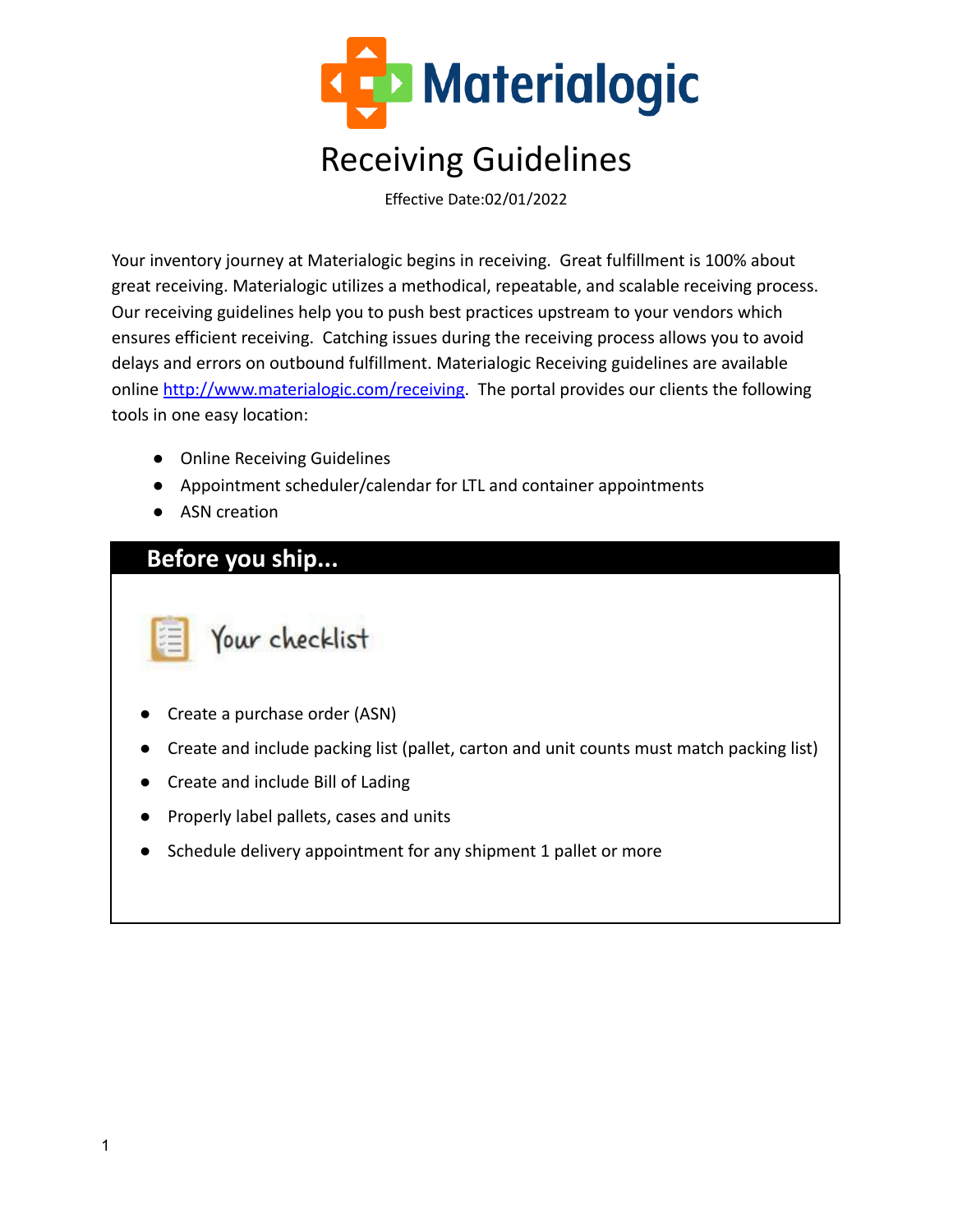

Effective Date:02/01/2022

|                               | <b>Warehouse Location and Appointment Information:</b>                                                                                                                                                           |                                |  |  |  |  |  |  |  |  |
|-------------------------------|------------------------------------------------------------------------------------------------------------------------------------------------------------------------------------------------------------------|--------------------------------|--|--|--|--|--|--|--|--|
| <b>Materialogic Location:</b> |                                                                                                                                                                                                                  |                                |  |  |  |  |  |  |  |  |
|                               | 3100 Corporate Exchange Court                                                                                                                                                                                    |                                |  |  |  |  |  |  |  |  |
|                               | Bridgeton, MO 63044                                                                                                                                                                                              |                                |  |  |  |  |  |  |  |  |
| (314) 770-9200                |                                                                                                                                                                                                                  |                                |  |  |  |  |  |  |  |  |
| <b>Hours of Operation:</b>    |                                                                                                                                                                                                                  |                                |  |  |  |  |  |  |  |  |
| $\bullet$                     | Receiving at the warehouse is scheduled between                                                                                                                                                                  |                                |  |  |  |  |  |  |  |  |
| $\circ$                       | 8:00am and 4:00pm CST - Monday through Friday                                                                                                                                                                    |                                |  |  |  |  |  |  |  |  |
| $\bullet$                     | Any special arrangements for deliveries during off-hours must be coordinated through                                                                                                                             |                                |  |  |  |  |  |  |  |  |
|                               | our support portal https://support.materialogic.com/                                                                                                                                                             |                                |  |  |  |  |  |  |  |  |
|                               | <b>Holidays Observed by Materialogic:</b>                                                                                                                                                                        |                                |  |  |  |  |  |  |  |  |
|                               | Good Friday (4/15/2022)                                                                                                                                                                                          |                                |  |  |  |  |  |  |  |  |
|                               | Memorial Day (05/30/2022)                                                                                                                                                                                        |                                |  |  |  |  |  |  |  |  |
| $\bullet$                     | 4th of July (07/04/2022)                                                                                                                                                                                         |                                |  |  |  |  |  |  |  |  |
|                               | Labor Day (09/05/2022)                                                                                                                                                                                           |                                |  |  |  |  |  |  |  |  |
|                               | Thanksgiving (Thursday and Friday) (11/24/2022-11/25/2022)                                                                                                                                                       |                                |  |  |  |  |  |  |  |  |
|                               | Christmas Eve (12/23/2022)                                                                                                                                                                                       |                                |  |  |  |  |  |  |  |  |
|                               | Christmas (12/26/2022)                                                                                                                                                                                           |                                |  |  |  |  |  |  |  |  |
|                               | New Year Day (01/02/2023)                                                                                                                                                                                        |                                |  |  |  |  |  |  |  |  |
|                               |                                                                                                                                                                                                                  |                                |  |  |  |  |  |  |  |  |
|                               | <b>Delivery Appointment Information:</b>                                                                                                                                                                         |                                |  |  |  |  |  |  |  |  |
|                               | Delivery appointments are required for all containers and/or shipments with one or more pallets.                                                                                                                 |                                |  |  |  |  |  |  |  |  |
|                               | All required fields must be populated to schedule a delivery appointment online.                                                                                                                                 |                                |  |  |  |  |  |  |  |  |
|                               | Appointments should be scheduled by accessing our portal:                                                                                                                                                        |                                |  |  |  |  |  |  |  |  |
|                               | http://www.materialogic.com/receiving.                                                                                                                                                                           |                                |  |  |  |  |  |  |  |  |
|                               |                                                                                                                                                                                                                  |                                |  |  |  |  |  |  |  |  |
|                               | <b>RECEIVING GUIDELINES</b>                                                                                                                                                                                      | <b>TOOLS</b>                   |  |  |  |  |  |  |  |  |
|                               | In logistics, receiving provides the setup for all other warehouse activities, so problems related to                                                                                                            | LTL 1-10 Pallets Appt          |  |  |  |  |  |  |  |  |
|                               | receiving affect the entire operation. In order to provide the best experience for you, Materialogic utilizes<br>a methodical, repeatable, and scalable receiving process. We believe in continuous improvement  | LTL 11-26 Pallets Appt         |  |  |  |  |  |  |  |  |
|                               | throughout our organization and that philosophy applies to our Receiving Guidelines as well. This allows<br>the inbound operation to make better use of resources and move inventory as efficiently as possible. | <b>Floor Loaded Containe</b>   |  |  |  |  |  |  |  |  |
|                               | By following the guidelines, you will help Materialogic provide expedited service levels for your receiving                                                                                                      | <b>Palletized Container Ap</b> |  |  |  |  |  |  |  |  |
|                               | needs, be able to ship to customers quicker and will avoid unnecessary charges, errors and delays.                                                                                                               | <b>Create ASN</b>              |  |  |  |  |  |  |  |  |
|                               |                                                                                                                                                                                                                  | <b>Download Guidelines</b>     |  |  |  |  |  |  |  |  |
|                               | BEFORE YOU SHIP: THE CHECKLIST                                                                                                                                                                                   | Contact Support                |  |  |  |  |  |  |  |  |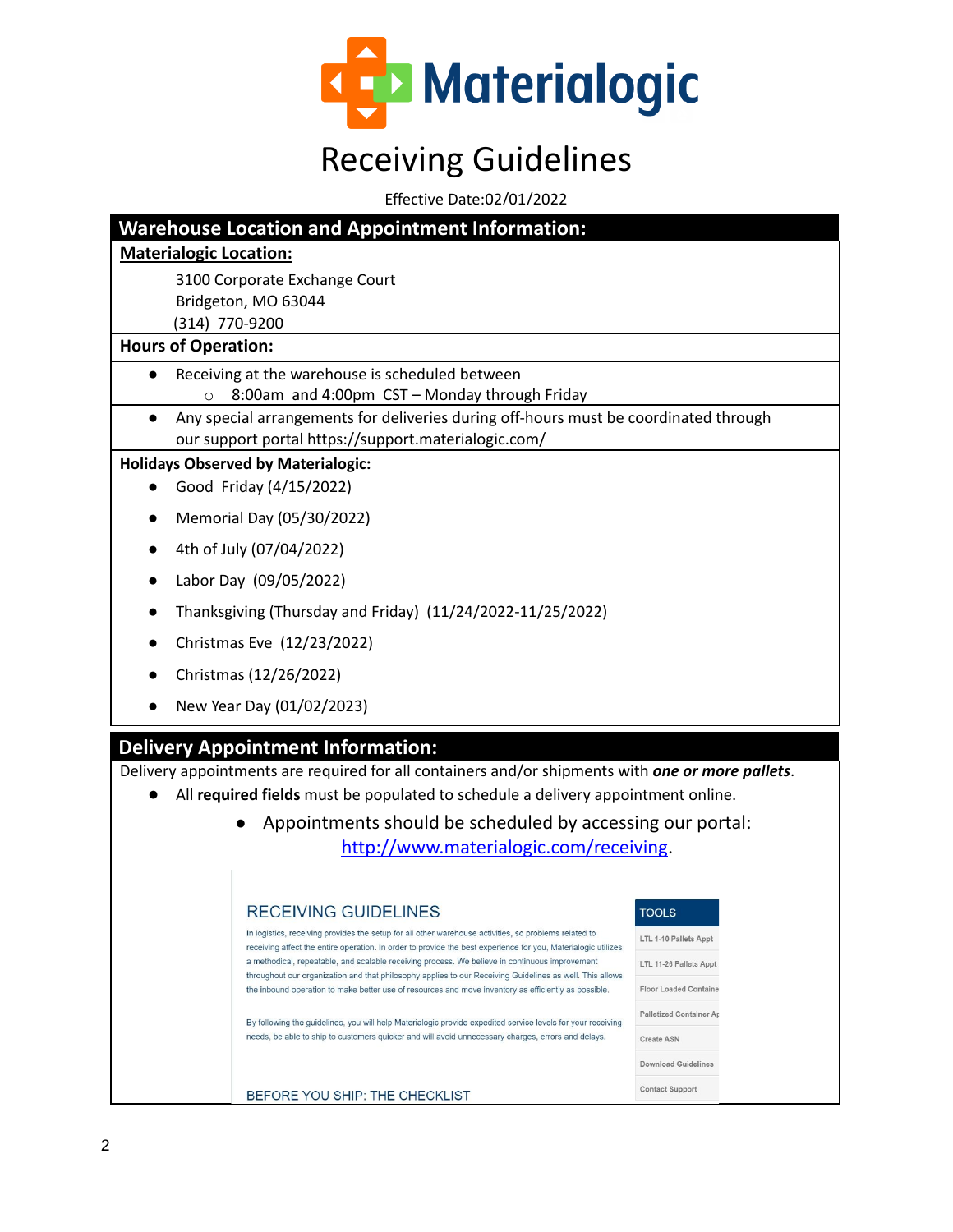

Effective Date:02/01/2022

Required information:

- Carrier name
- Pallet count and carton count
- Purchase order/ASN number
- Shipper's company name
- Appointment type i.e. Floor-loaded or palletized container
- Trailer number, tracking number, container number and/or pro number
- Appointment requestor name and phone number

Available appointment slots are visible to select the day and time that works best for your delivery. A confirmation email is sent to the scheduler once the appointment is confirmed.

|                |                                     |           |                    |      |               |                 | How long do you need?                             |
|----------------|-------------------------------------|-----------|--------------------|------|---------------|-----------------|---------------------------------------------------|
|                |                                     |           |                    |      |               |                 | 2 hours                                           |
|                | <b>Schedule Container Receiving</b> |           | <b>Appointment</b> |      |               |                 | What time works best?<br>UTC-06:00 Central Time - |
|                | k.                                  |           | December           |      |               | ×               | 9:00 am                                           |
| <b>SUN</b>     | <b>MON</b>                          | TUE       | <b>WED</b>         | THU  | <b>FRI</b>    | <b>SAT</b>      | $11:00$ am                                        |
| 25             |                                     | $26 - 27$ | 28 29              |      | $30 -$        | х.              | $1:00 \text{ pm}$                                 |
| $\overline{2}$ | п.                                  | $\sim$    | $-5$               | $-6$ | $\mathcal{T}$ | $8-$            |                                                   |
| $\sigma$       | $10 -$                              | $11 -$    | 12 <sup>7</sup>    | 13   | 14            | 15 <sub>1</sub> |                                                   |
| $16^{1}$       | 17.                                 | 18        | 19                 | 20   | 21            | $22 -$          |                                                   |
| $23 -$         | 24                                  | $25 - 1$  | 26                 | 27   | 28            | 29 <sub>1</sub> |                                                   |

Appointment scheduling timing:

- Containers must be made 5 business days in advance of LFD (Last Free Day)
- LTL/Truck must be made 24 hours in advance

#### **Scheduled Deliveries:**

If your driver misses the delivery window, they should follow the same steps as scheduling. Materialogic will need at least 24 hours notice for LTL/FTL and 5 business days notice for containers. There must be an available time slot in our dock schedule; we cannot make exceptions to this process. Please ensure that when scheduling, we know whether the container is floor loaded or palletized. **Delivery attempts outside of the delivery window and unscheduled deliveries are refused. You are responsible for all fees incurred by your carrier resulting from a missed delivery window.**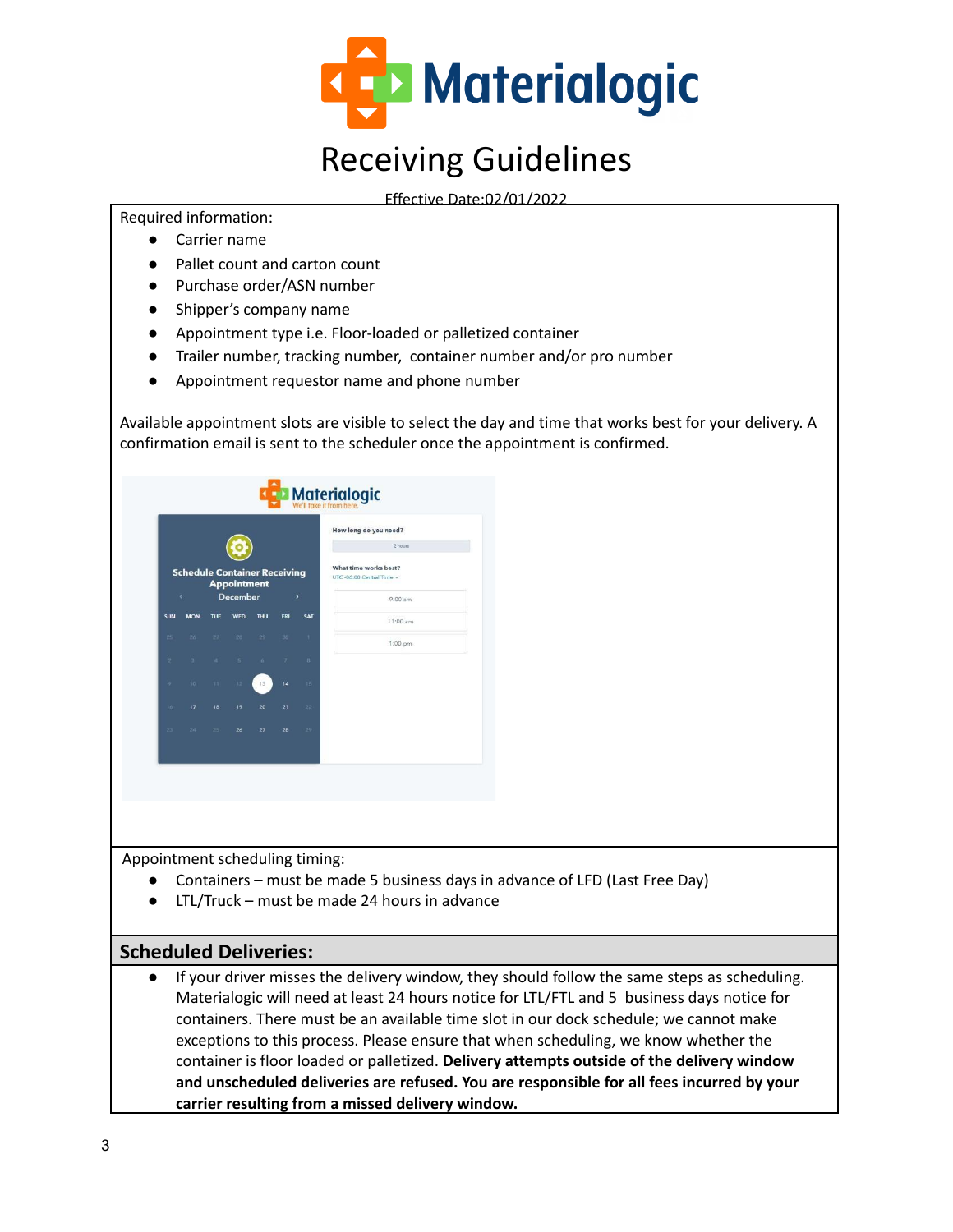

Effective Date:02/01/2022

#### **Inbound Advance Shipment Notification Requirements**

All inbound shipments must have an ASN (purchase order) in Materialogic's Infoplus system **PRIOR** to the arrival of the inbound receipt. This is a requirement for every shipment, regardless if an appointment is required or not.

Entry of the ASN into InfoPlus can be done via manual entry, bulk loading of multiple purchase orders, EDI or from our online portal at [http://www.materialogic.com/receiving.](http://www.materialogic.com/receiving) Mandatory data requirements in the ASN include:

- PO #
- Vendor name
- Customer name
- SKU
- Quantity per Sku
- SKU cost (value)

#### **Create / Manage Advanced Shipping Notifications (ASN) in InfoPlus:**

[https://support.infopluscommerce.com/support/solutions/articles/1000168320-create-manage-advance](https://support.infopluscommerce.com/support/solutions/articles/1000168320-create-manage-advanced-shipping-notifications-asn-) [d-shipping-notifications-asn-](https://support.infopluscommerce.com/support/solutions/articles/1000168320-create-manage-advanced-shipping-notifications-asn-)

#### **Inbound Shipment Documentation Requirements:**

The following items are required to accompany each shipment:

● Packing Slip – a packing slip must be attached to the outside of the lead carton. The packing

slip must be facing outward on the pallet or box in clear view of the unloader. The packing slip must contain:

- o Customer name
- o Purchase order number/ASN
- o Shipper reference number
- o Supplier Item number(SKU)
- o SKU description
- o Number of units (based on defined unit of measure)
- o Number of cartons
- o Quantity per carton of each item shipped
- o Mixed SKU cartons identified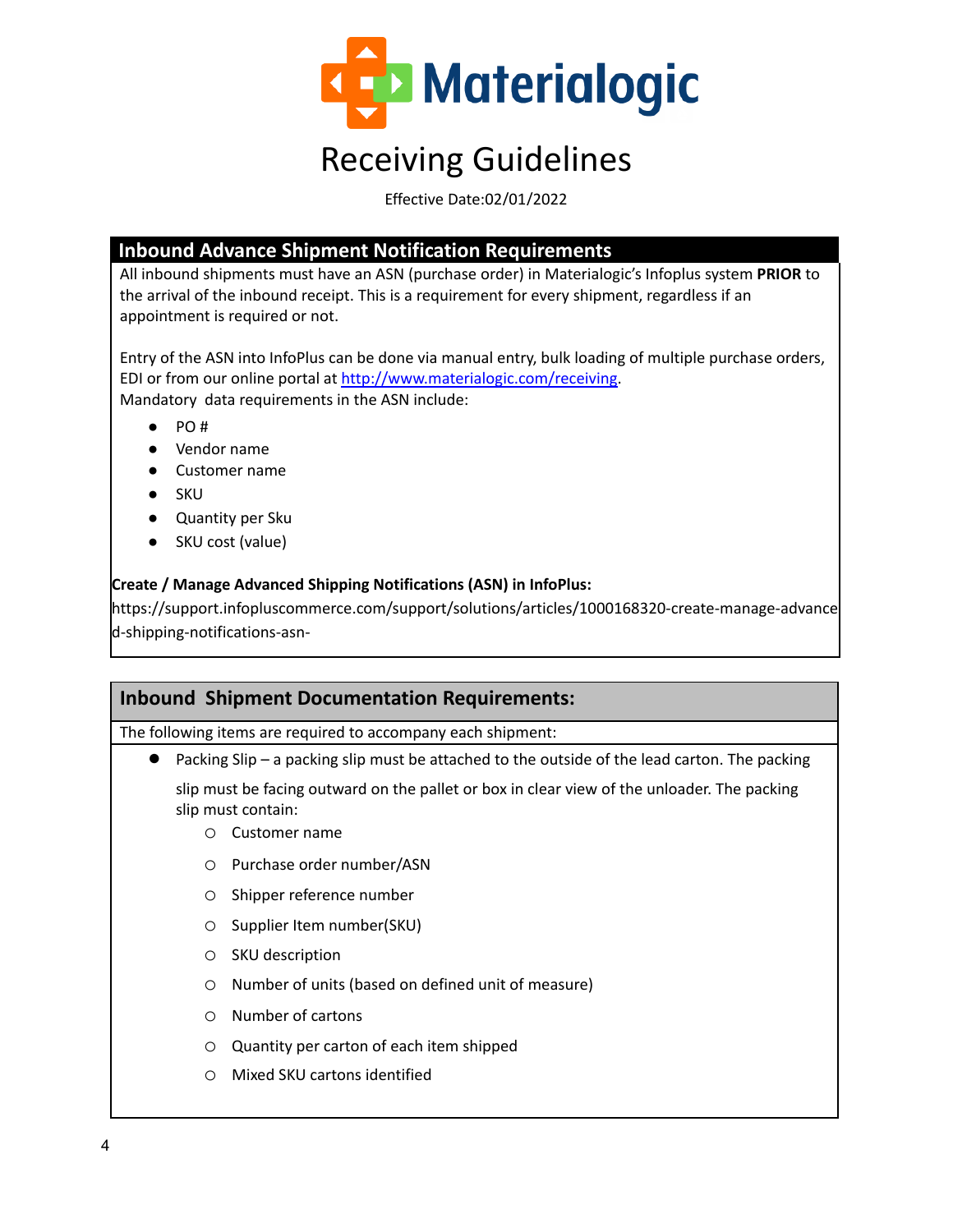

Effective Date:02/01/2022

- Carton labels with the above information do NOT suffice as a packing list. The packing list allows the Receiving department to clearly know the number of cartons expected in the shipment, especially if carriers split a shipment delivery across multiple shipments.
- Bill of Lading bill of lading should be provided by the carrier at time of delivery

| ne: ABC Consany<br>Address: Any Goset<br>Chythate/Zip: Any City, ST, 12345<br><b>NEW OTZNAK</b> |                   | <b>STORY OF</b><br>100210                                                                                                                                       |                                  |                       | FOR ET                                                                                                                        |                                                             |                      | Louis #: 45025652<br>CARNER RANE                                | <b>Bill of Lading Number: 0123456709</b>                                                         | <b>BAN CODE SPACE</b>                                                                                                                       |                                    |                                                                              |  |
|-------------------------------------------------------------------------------------------------|-------------------|-----------------------------------------------------------------------------------------------------------------------------------------------------------------|----------------------------------|-----------------------|-------------------------------------------------------------------------------------------------------------------------------|-------------------------------------------------------------|----------------------|-----------------------------------------------------------------|--------------------------------------------------------------------------------------------------|---------------------------------------------------------------------------------------------------------------------------------------------|------------------------------------|------------------------------------------------------------------------------|--|
| Address: Any Street                                                                             | <b>DC Address</b> |                                                                                                                                                                 |                                  | consting #            | <b>Marine</b>                                                                                                                 |                                                             |                      | Trailer number: 125456<br>Seal number(s): 123455789             | <b>Booty</b>                                                                                     |                                                                                                                                             |                                    |                                                                              |  |
| <b>Civ/Stuar/Ziel/A</b><br><b>CION 0123481</b>                                                  | <b>Date</b>       | $-10011$<br><b>MASTER BILL OF LADING</b>                                                                                                                        |                                  |                       |                                                                                                                               |                                                             |                      |                                                                 |                                                                                                  |                                                                                                                                             |                                    | Page 1 of                                                                    |  |
| Abbiene:<br>Ch/State/Zip<br><b>SPECIAL NSTR</b>                                                 |                   | 1031233<br>News ABC Company<br>Address Any Street<br>City/State/Zip: Any City, ST, 12345<br>SIDR: 0123456<br>FOR \$1<br>State vol<br>Name: Canter Point Address |                                  |                       |                                                                                                                               |                                                             |                      |                                                                 |                                                                                                  | <b>BB at Lading Number: 0123458789</b><br>Load # 49625652<br>BAN-COSE SPACE                                                                 |                                    |                                                                              |  |
| <b>CURTOWER</b><br><b>NUMBER</b>                                                                |                   | & 606800.<br>1033<br>Address: Any Street<br>DisrBiele/Zip: Any City, ST, 12348<br><b>CIDR 012346</b><br>ros-D<br>THIRD PARTY FIRESHT CHARGES BILL TO:           |                                  |                       |                                                                                                                               |                                                             |                      |                                                                 | Trailer number: 123458<br>Seal number(s) 123450789<br><b>NCAC: NCLY</b><br>Pro reanded: 12343678 |                                                                                                                                             |                                    |                                                                              |  |
| 6501841928                                                                                      |                   | <b>MANGE</b><br>Address:<br>Division/De<br><b>SPECIAL INSTRUCTIONS:</b>                                                                                         |                                  |                       |                                                                                                                               |                                                             |                      |                                                                 | marked otherwise/<br>Prepaid                                                                     |                                                                                                                                             | <b>HAR CODE SPACE</b><br>Collect X | Preight Charge Tenns: (helphiskages are pressidentes)<br>2 <sup>4</sup> Park |  |
|                                                                                                 |                   |                                                                                                                                                                 |                                  |                       |                                                                                                                               |                                                             |                      |                                                                 | w                                                                                                |                                                                                                                                             | <b>Bile of Lading</b>              | Master SHI st'Lading with attached underlying                                |  |
| GRAND TOTAL                                                                                     |                   | <b>CUSTOMER ORDER</b><br>NUMBER                                                                                                                                 |                                  | Ŧ<br>čansk            | <b>ATH</b>                                                                                                                    | <b>BUILD</b><br>$0.005$ (max                                | 811.67<br><b>SUP</b> | Must<br><b>Belletr</b><br>By Date                               | <b>ANGER</b><br>$5$ Oldit<br><b>Gentinatio</b><br>n Number                                       | <b>Type:</b><br><b>Number</b>                                                                                                               | 50w<br>248<br><b>Number</b>        | Astronal Shipper 9                                                           |  |
| <b>ES IX</b><br>arv<br>TYPE                                                                     |                   | 6501841926<br>0751862267<br>0251723746                                                                                                                          |                                  | 10<br>36<br>40        | 786<br>756<br>645                                                                                                             | m<br>w<br>ल                                                 | w<br>Ħ<br>w          | 1610011<br><b>WYSSELF</b><br><b>WAYNT</b>                       | 07036<br>09356<br>05017                                                                          | 6633<br>6533<br>0033                                                                                                                        | 0009<br>0009<br>0009               | 1 patiet<br>2 patet                                                          |  |
| Ŧ<br><b>I</b>                                                                                   |                   | 7251728330<br>6351832935<br>9106633566                                                                                                                          |                                  | ज<br>ऊ<br>36          | 0.48<br>876<br>弼                                                                                                              | m<br>ल<br>W                                                 | ×<br>w<br>×          | 497-2014<br><b>WOOD</b><br>काळाव                                | 09224<br>09536<br>09236                                                                          | <b>GESS</b><br>0033<br>6665                                                                                                                 | mm<br>0009<br>0009                 | 4 pallet<br>3 patet<br>3 patet<br>2 patet                                    |  |
| <b>EAREN FOO UR</b><br>av<br>TVIN                                                               |                   | GRAND TOTAL                                                                                                                                                     |                                  | 150                   | 10348                                                                                                                         | v                                                           | ×<br>w               |                                                                 |                                                                                                  |                                                                                                                                             |                                    |                                                                              |  |
| ٦<br>u                                                                                          |                   | MADLING UM                                                                                                                                                      |                                  | <b>PACKAGE</b>        |                                                                                                                               |                                                             |                      | CARBIN INFORMATION                                              |                                                                                                  |                                                                                                                                             |                                    |                                                                              |  |
|                                                                                                 | $q_{TT}$<br>छ     | <b>TYRK</b><br><b>IR</b>                                                                                                                                        | <b>GTT</b><br>188                | <b>TYME</b><br>cases. | WEIGHT<br><b>VOCAL</b>                                                                                                        | <b>ALM</b><br>œ                                             |                      |                                                                 |                                                                                                  | COMMODITY DESCRIPTION                                                                                                                       |                                    | LTL CNL<br>C1.8.08<br><b>MAFC #</b>                                          |  |
| ٦                                                                                               |                   |                                                                                                                                                                 |                                  |                       |                                                                                                                               |                                                             |                      |                                                                 |                                                                                                  |                                                                                                                                             |                                    | RECEIVING<br><b>STAMP SPACE</b>                                              |  |
| <b>NOTE Linking &amp;</b><br><b>BAUFFER 350RAY</b>                                              | u                 | guiern von d'Inte                                                                                                                                               | 180                              |                       | 10348<br><b>Ratio detects the drawn hole rate</b><br>NOTE Liability Limitetian for loss or domage to this shipment may be app |                                                             |                      |                                                                 | GRAND TOTAL                                                                                      | <b>CCO Amount \$</b><br>For Tennis, Collect D. Propole D.<br>Contamine check acceptable: D.<br>ids. See 49 U.S.C. § 147980-0700A) and (\$). |                                    |                                                                              |  |
| also cantant at                                                                                 |                   | <b>In Art-O'Near</b><br><b>GAINFIR GONATURE / DATE</b>                                                                                                          | the carrier only are accounts to |                       |                                                                                                                               | The lier Lowdon's<br><b>ET</b> by Mosaic<br><b>Division</b> |                      | o for test per-<br><b>Ferrario Counted</b><br><b>ST</b> systems | <b>D</b> Systems arranges                                                                        | The same graphic make a                                                                                                                     |                                    | us Elenskon<br>CARRIER GIOVATURE / PICKUP DATE                               |  |
|                                                                                                 |                   |                                                                                                                                                                 |                                  |                       |                                                                                                                               |                                                             |                      | <b>Distantant</b>                                               |                                                                                                  |                                                                                                                                             |                                    |                                                                              |  |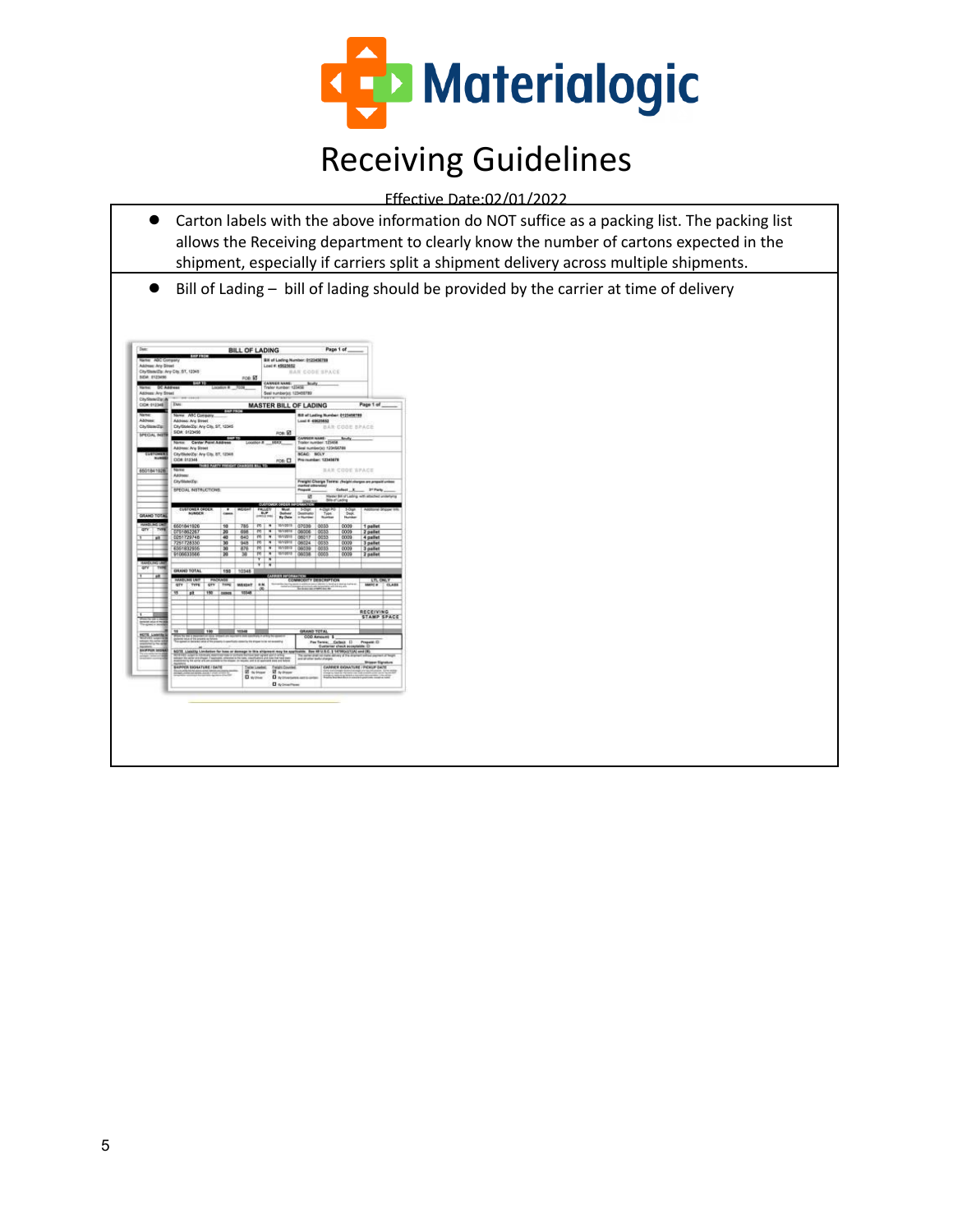

Effective Date:02/01/2022

### **Pallet and Carton Specifications:**

- All product delivered must be palletized:
	- $\circ$  48" x 40" pallet
	- o 4-way entry pallet



4-Way Entry

- Maximum pallet load height (including pallet) is 60" for standard locations
- Maximum pallet load height (including pallet is 45" for climate controlled location (55-65 degrees)
- Individual pallets are not to exceed 3,000 pounds.
- Cartons cannot overhang the dimensions of the pallet. If palletized as shown below in the incorrect photo, cartons will be required to be restacked on additional pallets to eliminate the overhang and applicable charges will apply.

#### **Proper Pallet Loading Pattern:**



All materials on a pallet must be secured to prevent shifting of cartons/materials through the use of shrink wrap (preferred), strapping, binding, and/or skidcorners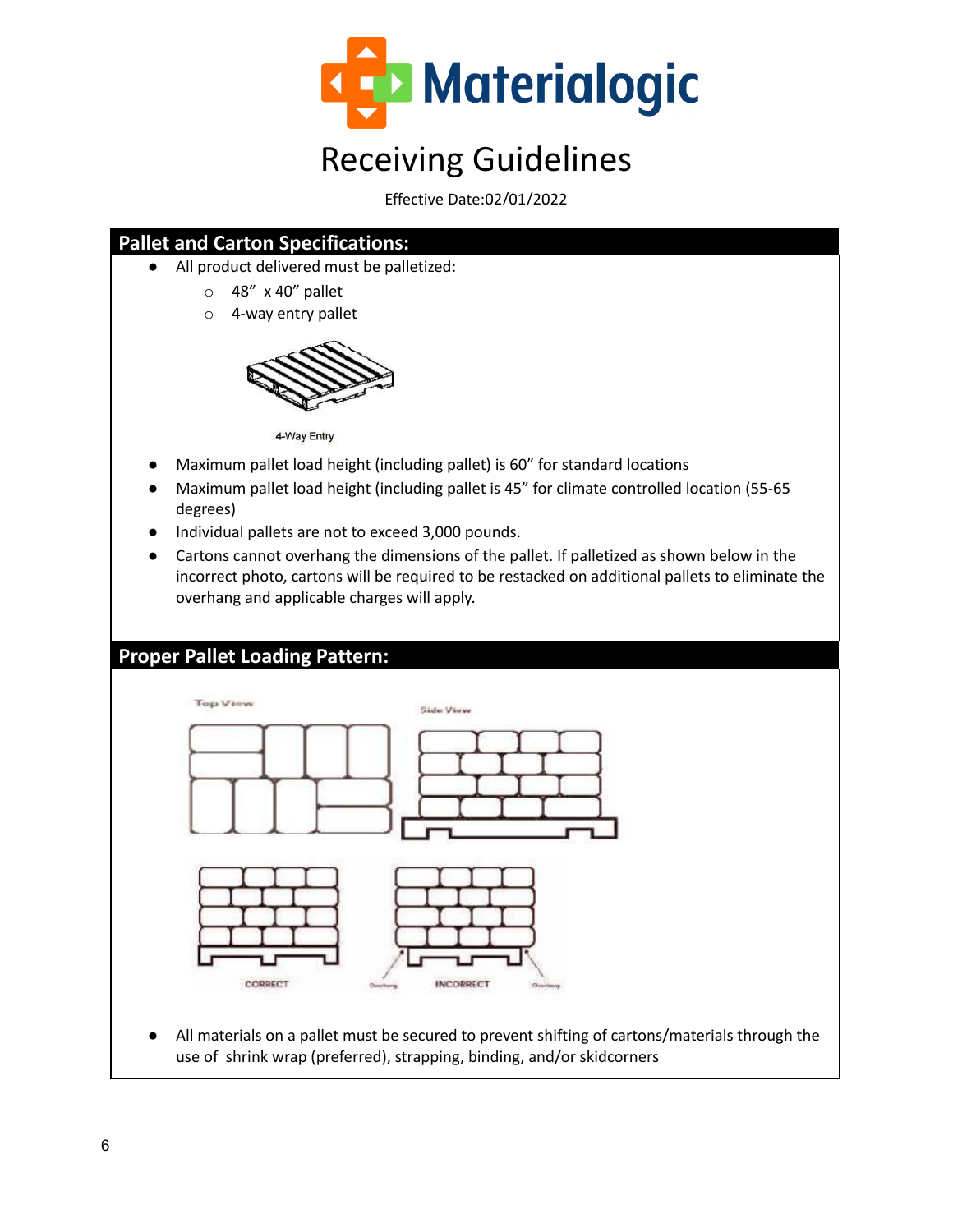

Effective Date:02/01/2022

#### **Labeling Guidelines and Shipping Label Placement:**

**Cartons on Pallets** – The preferred method for labeling cartons is with a bar code label, that is also human readable.



Each carton must be individually labeled or have required the information stamped on the carton. All labels will be visible on the perimeter of the pallet whenever possible (see picture). Carton labels must include the following information:

- Supplier name
- Supplier Item Number (SKU) MUST BE SKU NUMBER USED FOR OUTBOUND ORDERS
- Supplier item description
- Purchase order number( ASN)
- Quantity in carton
- Unit of measure must be the same unit measure for inbound receipts, storage and outbound orders
- Lot number or serial number, if applicable

Shipping labels should be located on the top of the pallet, away from any packing tape.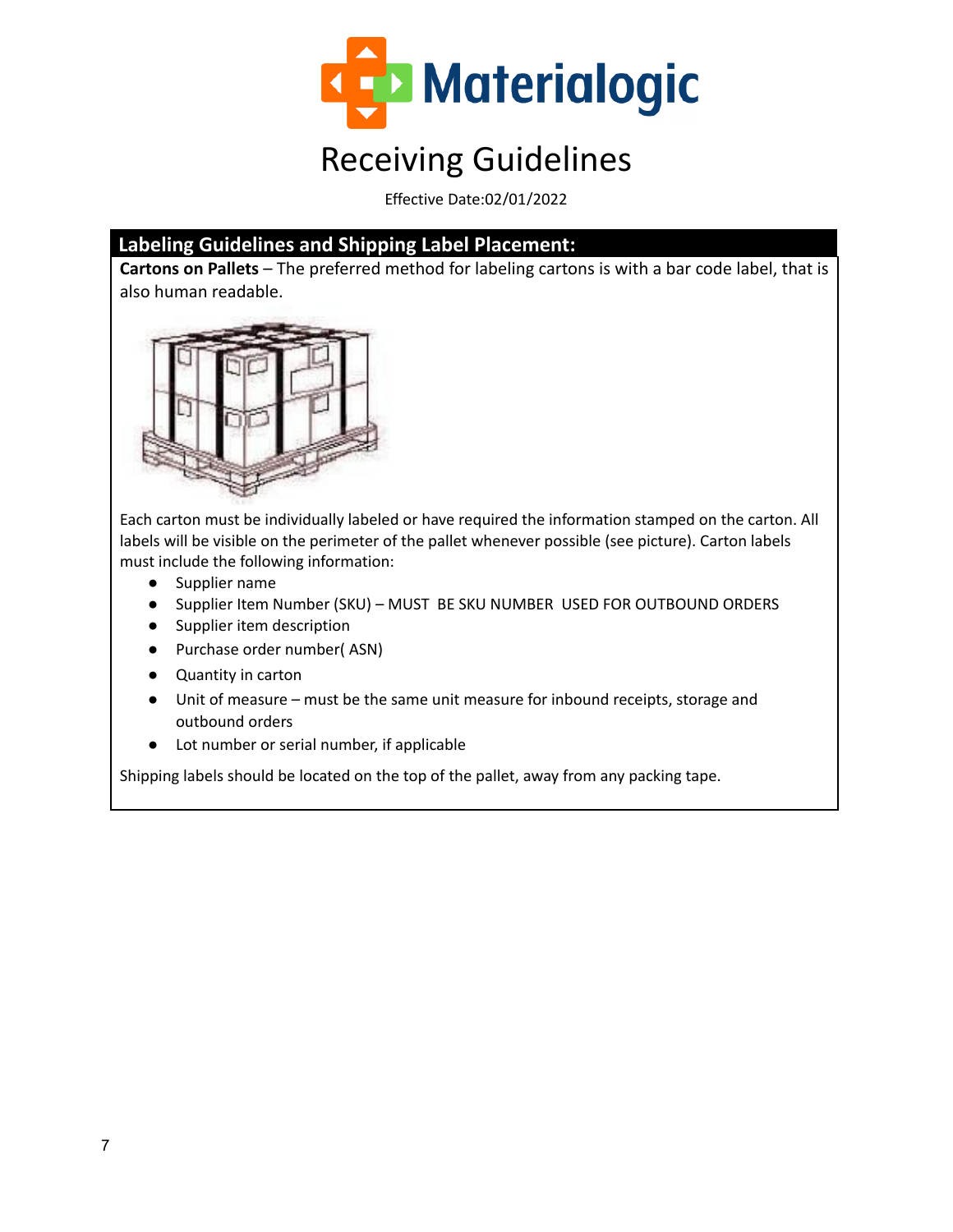

Effective Date:02/01/2022

#### **Bar Code Symbology and Specifications:**

Preferred method for labeling is a human readable label that includes a barcode with the required data above the embedded in the code

Materialogic recommends the use of Code 128 as the preferred barcode symbology. The sizing of the label should be 4X6". Required fields are highlighted and noted with an asterisk.

|                          | <b>Field Description</b>                                                                               | <b>Field Length</b> |
|--------------------------|--------------------------------------------------------------------------------------------------------|---------------------|
| PO Number*               | Client Purchase order number referencing the order<br>placed with the supplier                         | 15 Characters       |
| SKU Number*              | Also referred to as Control or Item number                                                             | 18 Characters       |
| Quantity*                | Total amount of product in the unit of shipment                                                        | 6 Digits            |
| Unit of Wrap*            | Description of the way an item is wrapped. I.e. Bundles,<br>Sets, Shrink,                              | <b>5 Characters</b> |
| Quantity Per Wrap*       | Number of individual products (each) in a unit of wrap                                                 | 6 Digits            |
| Activity tracking number | Used to capture Lot number, Sequence number range.<br>or the Serial number range of an item            | 10 Characters       |
| Country Of Origin*       | Where an item is produced                                                                              | 4 Characters        |
| Carrier Name             | Name of transportation carrier. I.e. UPS, or ABF                                                       | 12 Characters       |
| <b>PRO</b>               | The number on carrier's bill of lading                                                                 | 20 Characters       |
| B/L                      | The number on carrier's bill of lading or carrier's<br>tracking number                                 | 20 Characters       |
| Unit number              | The number of a carton or pallet from the total number<br>of cartons or pallets shipped. I.e. 12 of 45 | Field Title         |

#### **Label Generation:**

**A label generation program is available at** [www.materialogic.com.](http://www.materialogic.com/)

- Select Login in the top right corner
- Select Miscellaneous tools (see image below)
- Select Incoming Shipment Label Generator(see image below)
- Complete the form to produce a label to print

| Materialogic <sup>-</sup>                                                                                                          | <b>INFOplus</b> .<br><b>ACCESS HERI</b>                       |
|------------------------------------------------------------------------------------------------------------------------------------|---------------------------------------------------------------|
| <b>Help Center</b>                                                                                                                 | Welcome to <b>INFOplus.</b>                                   |
| · Forgot Your Login/Password?<br>click here<br>- Check your Browser Compatibility:<br>click here                                   | Login:<br>Password:<br>Login<br>Reset                         |
| For help placing an order, logging in,<br>or checking the status of an order<br>click here.<br>For miscellaneous tools click here. | <b>Building Better Fulfillment and Distribution Solutions</b> |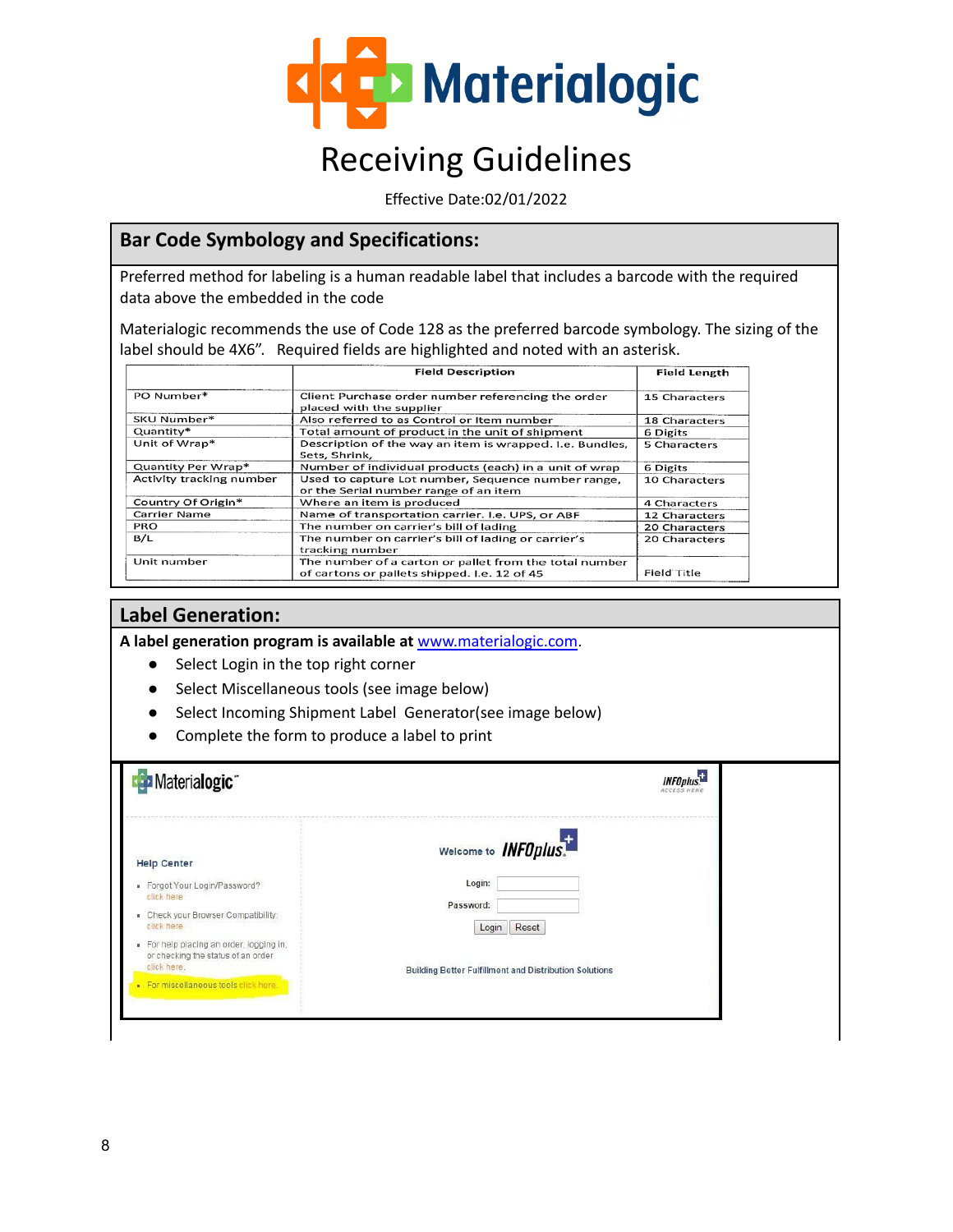

| Materialogic <sup>®</sup> | Effective Date:02/01/2022<br>INFOplus                                                                    |
|---------------------------|----------------------------------------------------------------------------------------------------------|
| <b>Tool Chest</b>         |                                                                                                          |
|                           | <b>Incoming Shipment Label Generator</b>                                                                 |
|                           | Home   About Us   Services   Technologies   Account Management   Clients   Contact Us   Site Map   Login |
|                           | Copyright © 2008 Materialogic. All rights reserved.  Privacy Policy Security Statement                   |

# Label template

| <b>FROM</b>                                |              |                          | <b>PRODUCT</b>                  |                   |
|--------------------------------------------|--------------|--------------------------|---------------------------------|-------------------|
| Name                                       |              |                          | SKU/Control Number              |                   |
| <b>Address</b>                             |              |                          | <b>Description</b>              |                   |
| City                                       | <b>State</b> | Zip                      |                                 |                   |
|                                            |              |                          | PO Number                       |                   |
| TO.<br>Location<br>-- select a location -- |              | $\overline{\phantom{a}}$ | <b>Production Lot</b>           |                   |
| Name                                       |              |                          | Quantity Per Carton             | Quantity Per Wrap |
| <b>Address</b>                             |              |                          | Type Of Wrap                    | Country Of Origin |
| City                                       | <b>State</b> | Zip                      | <b>ACTIVITY TRACKING NUMBER</b> |                   |
|                                            |              |                          | Starting #                      | Ending #          |

### **A sample of the label is below:**

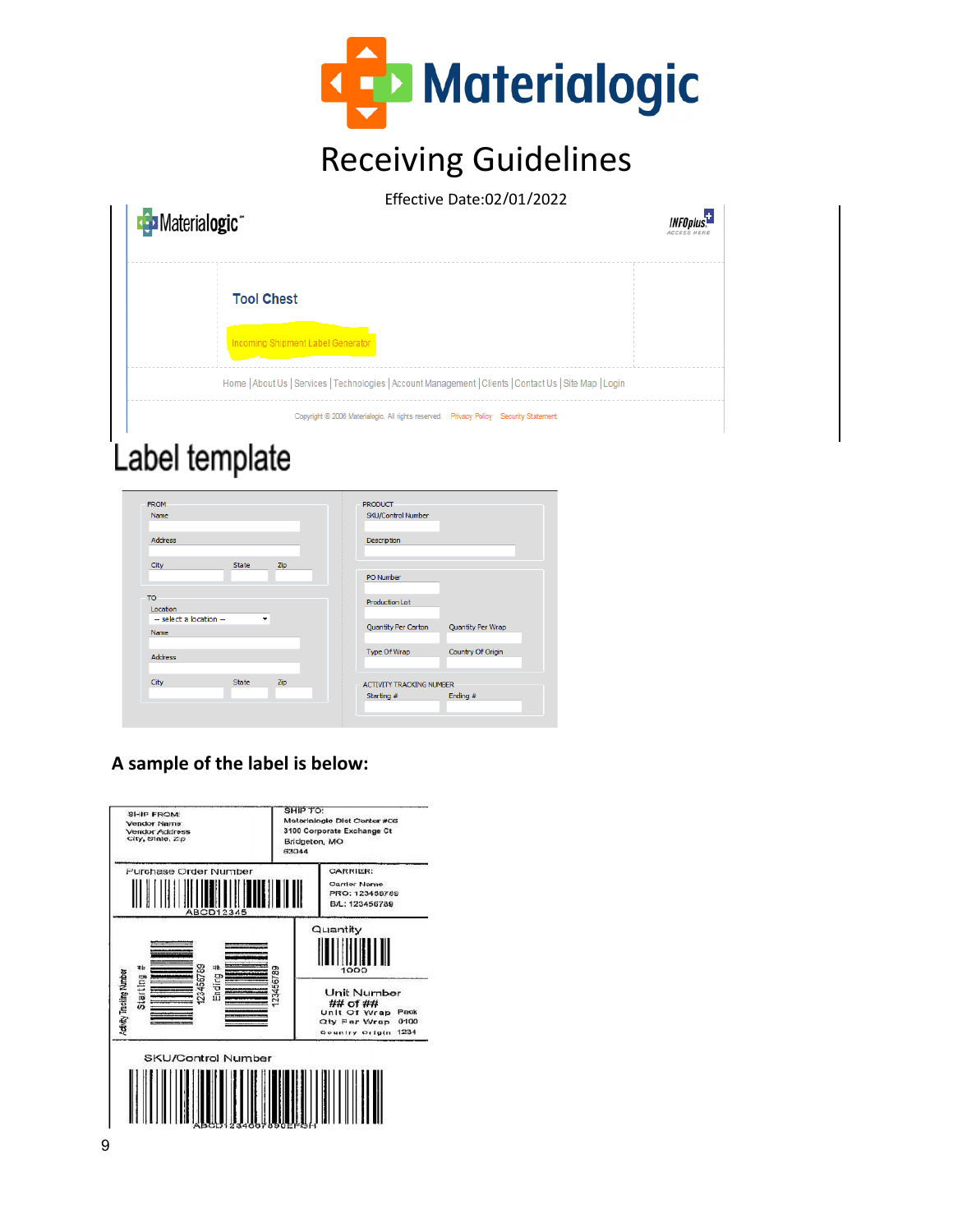

Effective Date:02/01/2022

### **Carton/Pallet packing requirements:**

#### **Carton Packing:**

- Cartons should contain a single SKU only.
	- o Cartons may have mixed SKUs, but the carton must be **CLEARLY** marked as **MIXED SKUS**.
- Quantity per carton of a single SKU must be consistent for all cartons on a PO.
	- o One carton may have a different quantity, but must be clearly labeled with quantity.
- SKUS within the carton should be labeled with the identifying orderable SKU#

#### **Definition and example of master cases / unit of wrap:**

Inbound receipts must be packaged in a consistent Unit of Measure by your supplier. Unit of Measure must be consistent for inbound receipts, storage and outbound orders.





- Once, unit of measure is determined, your suppliers can package and ship in master cartons, but cartons and packing slip must indicate the number of master cartons and unit of measure "eaches" for receiving accuracy.
	- $\circ$  In the example above, if your unit of measure is determined to be the inner pack and we received 2 mastercases, your inventory quantity for this SKU will be 4.
	- $\circ$  If we receive an order to ship out for this SKU for a quantity of 4, the recipient of the order will receive 2 mastercases (16 eaches or 4 innerpacks).
	- $\circ$  If we receive an order for this SKU for 1, your customers will receive 1 inner pack(4 eaches).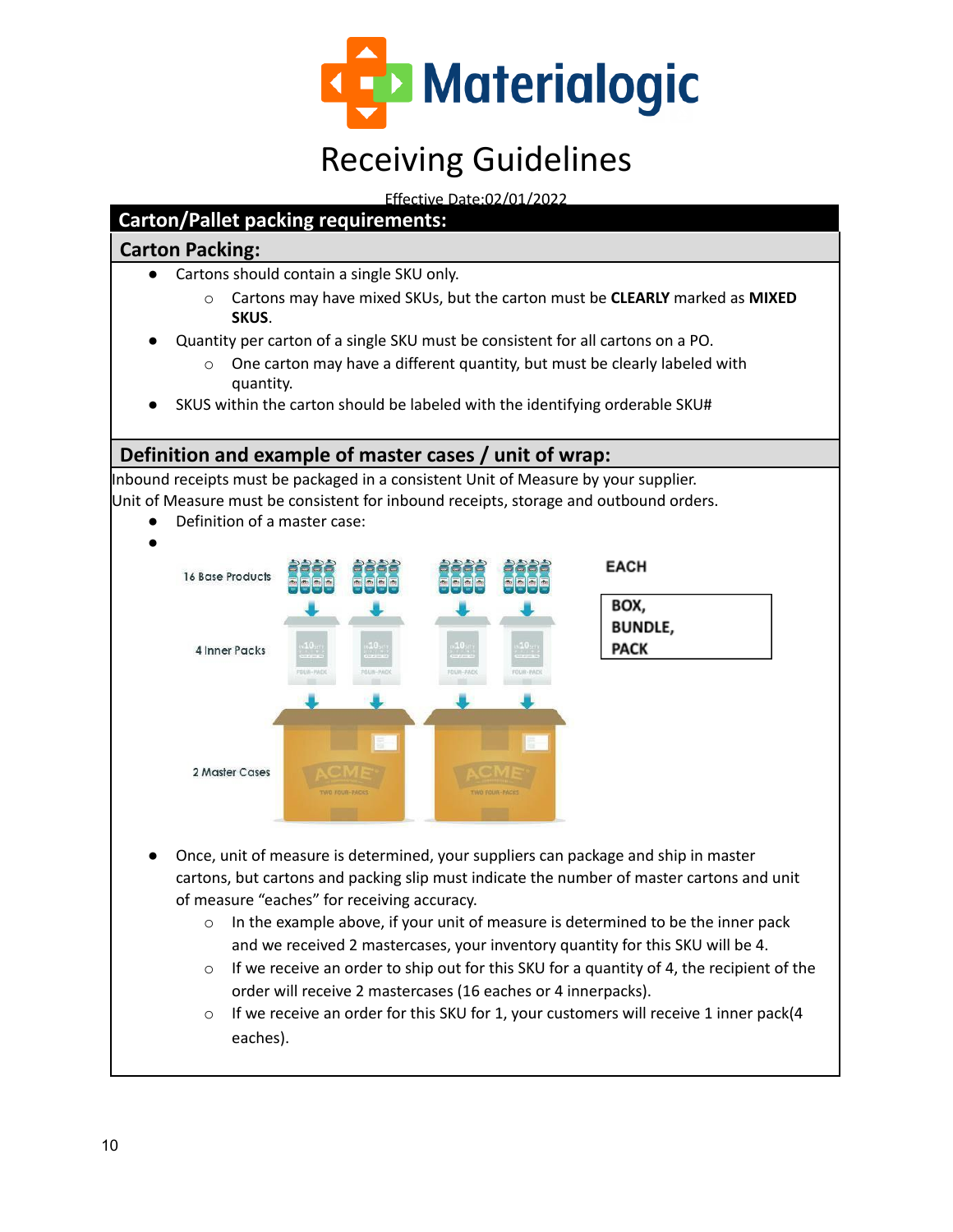

Effective Date:02/01/2022

#### **Pallet Stacking:**

- Pallets should contain a single SKU only.
- The exception pallet which contains more than one SKU must be clearly marked as a MIXED PALLET. This should be limited to a maximum of one pallet per shipment.

#### **Exception Handling (Inaccurate Packing, Labeling, Stacking)**

Materialogic recognizes that there could be occurrences where a shipment is received at our facility that does not meet all of our Receiving Guidelines related to carton/pallet packing and/or labeling. Materialogic can provide a quote for pallet restacking, item labeling or carton re-packing to be compliant rather than have the stock returned to the supplier for re-work. In that event, clients can expect the following:

- Clients will be notified regarding any significant deviations of non-compliance. (For example, every carton in the shipment has mixed skus or has varying unit counts of the same sku).
- Clients will be provided an estimate for time, materials and labor to correct the shipment to meet the receiving guidelines.
- The shipment will be taken to our Special Projects Department for the work to be performed.
- Once completed, the shipment will be returned to the Receiving Department to go through the standard receiving process.
- The receiving SLA will be effective once the shipment is returned to the receiving department
- Clients do have the option to return the shipment to their supplier for correction or pass charges incurred at Materialogic for vendor non-compliance to their supplier.

### **Non-Compliance Charges:**

Materialogic receiving guidelines are needed to process client receipts efficiently and timely in order to meet our receiving service level agreements. Non-compliance from these guidelines results in receiving delays and incremental labor. Charges will be invoiced monthly for any non-compliance to Materialogic receiving guidelines. Supporting documentation for all non compliance charges are provided along with the monthly services invoice. Please refer to the following fee schedule. Vendor non-compliance charges are cumulative meaning multiple charges can occur for a shipment. Clients should provide a copy of the receiving guidelines to all suppliers. Vendor non-compliance charges are intended to be passed along to suppliers. Please reach out to the Materialogic support team for assistance with non-compliance reporting tools available within InfoPlus.